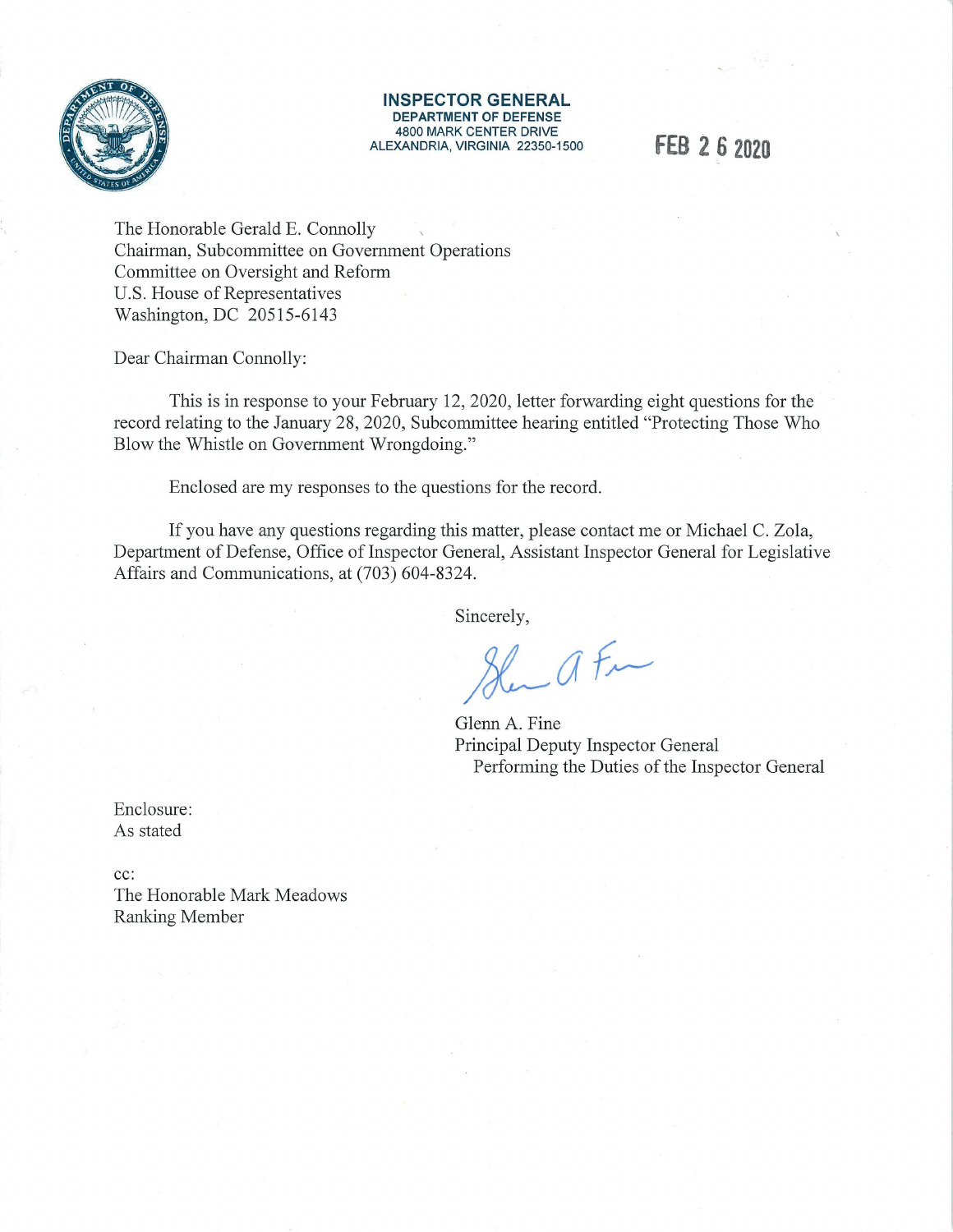**Questions for The Honorable Glenn A. Fine Principal Deputy Inspector General Performing the Duties of the Inspector General U.S. Department of Defense Questions from Chairman Gerald E. Connolly Subcommittee on Government Operations, Committee on Oversight and Reform January 28, 2020, Hearing: "Protecting Those Who Blow the Whistle on Government Wrongdoing."**

**QUESTION #1 - On January 16, 2020, the Government Accountability Office (GAO) released a decision that found "OMB withheld from obligation funds appropriated to the DoD for security assistance to Ukraine" ... and "violated the Impoundment Control Act." That's a finding of misconduct from the non-partisan GAO. What is the role of the Department of Defense Office of lnspector General (DOD OIG) in following up on GAO's findings to determine the effects of the withheld obligating funding on DOD, its staff, and its mission?**

DoD OIG Response #1 – The January 16, 2020, GAO appropriations law decision B-331564 concluded the Office of Management and Budget violated the Impoundment and Control Act when it withheld DoD's Ukraine Security Assistance Initiative funds from obligation for policy reasons. The GAO typically follows up on its own findings, conclusions, and recommendations, rather than the DoD OIG doing so. With regard to this matter, the DoD OIG currently has no additional work planned on the GAO's decision.

**QUESTION #2 - An important role of inspectors general is to investigate government misconduct. On November 12, 2019, you wrote to Senate Democrats, declining to open an investigation into the DOD's "delay in providing Ukraine Security Assistance Initiative funding." In your response you stated that the questions related to the delay in funding were "significant," but cited ongoing congressional investigations as a reason for not pursuing an investigation at the time. Given the new congressional context, what actions does the DOD IG plan to take to investigate these "significant" findings?**

DoD OIG Response #2 – Presently, the DoD OIG has an evaluation underway examining the end-use monitoring of equipment transferred to Ukraine. This work, initiated in July, 2019, was announced in the attached project announcement entitled, "Evaluation of DoD Enhanced End-Use Monitoring for Equipment Transferred to the Government of Ukraine."

With regard to the questions raised in the letter from the Senators, some of those questions were addressed in the House impeachment inquiry and Senate arguments on impeachment, as well as in public disclosures by witnesses.

The DoD OIG does not have additional work in this area planned at this time.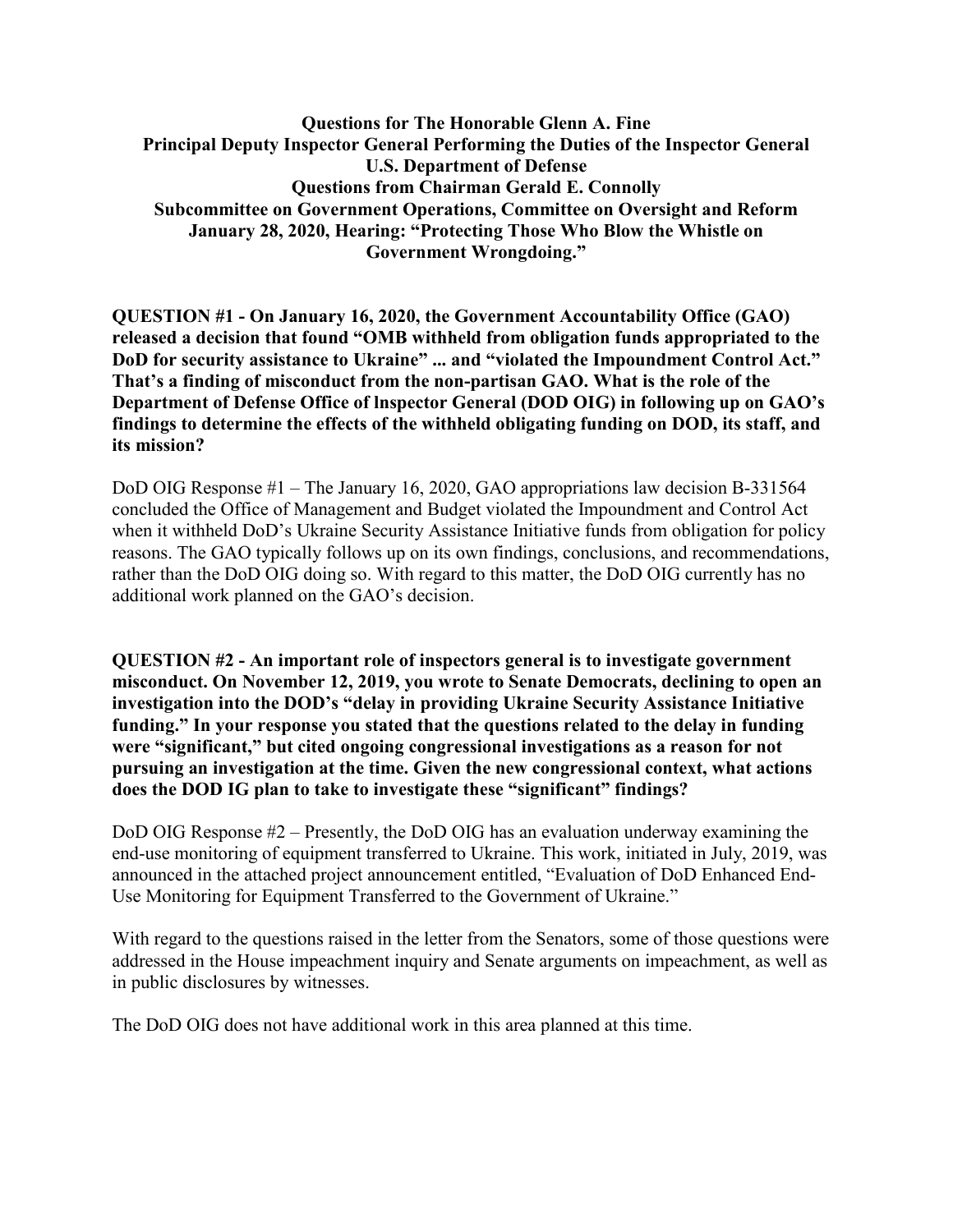**QUESTION #3 - To your knowledge, has President Trump ordered the Department of Defense not to cooperate with any IG investigations related to the withholding of Ukraine security assistance?**

DoD OIG Response #3– No.

# **QUESTION #4 - To your knowledge, has President Trump ordered DOD OIG not to investigate any topics related to the withholding of Ukraine security assistance?**

DoD OIG Response #4 – No.

# **QUESTION #5 - Have you ever had to battle the executive branch on questions of privilege? Have you ever successfully acquired information that was initially the subject of a privileged claim?**

DoD OIG Response #5 - In several matters we are investigating and reviewing, claims of presidential communications privilege relating to communications between the President, his advisors, and DoD officials have been raised. As a result, we have not been able to obtain all the information we are seeking in those investigations and reviews.

# **QUESTION #6 - Are there additional authorities that an IG could use to ensure whistleblowers are afforded the protections they deserve?**

DoD OIG Response #6 - With regard to Inspectors General, we believe it is appropriate to provide testimonial subpoena authority to other OIGs, similar to the testimonial subpoena authority provided to the DoD OIG.

In addition, I believe, as I have stated publicly and as the current Department of Justice (DOJ) Inspector General, Michael Horowitz, has stated, that the DOJ IG that should have unlimited jurisdiction within DOJ, like every other IG.

# **QUESTION #7 - Under the Inspector General Act of 1978, IGs can disclose the identity of a whistleblower either when the IG has consent from the employee or when disclosure becomes unavoidable during the investigation. Can you explain what it means for a disclosure to become "unavoidable"?**

DoD OIG Response #7 – The disclosure of a whistleblower's identity may become unavoidable when an inquiry into the substance of the allegations raised by the whistleblower would not be possible without disclosing the identity. For example, an OIG may not investigate a whistleblower's allegation of reprisal without asking about alleged reprisal against the person, and questioning witnesses about the facts related to that alleged reprisal.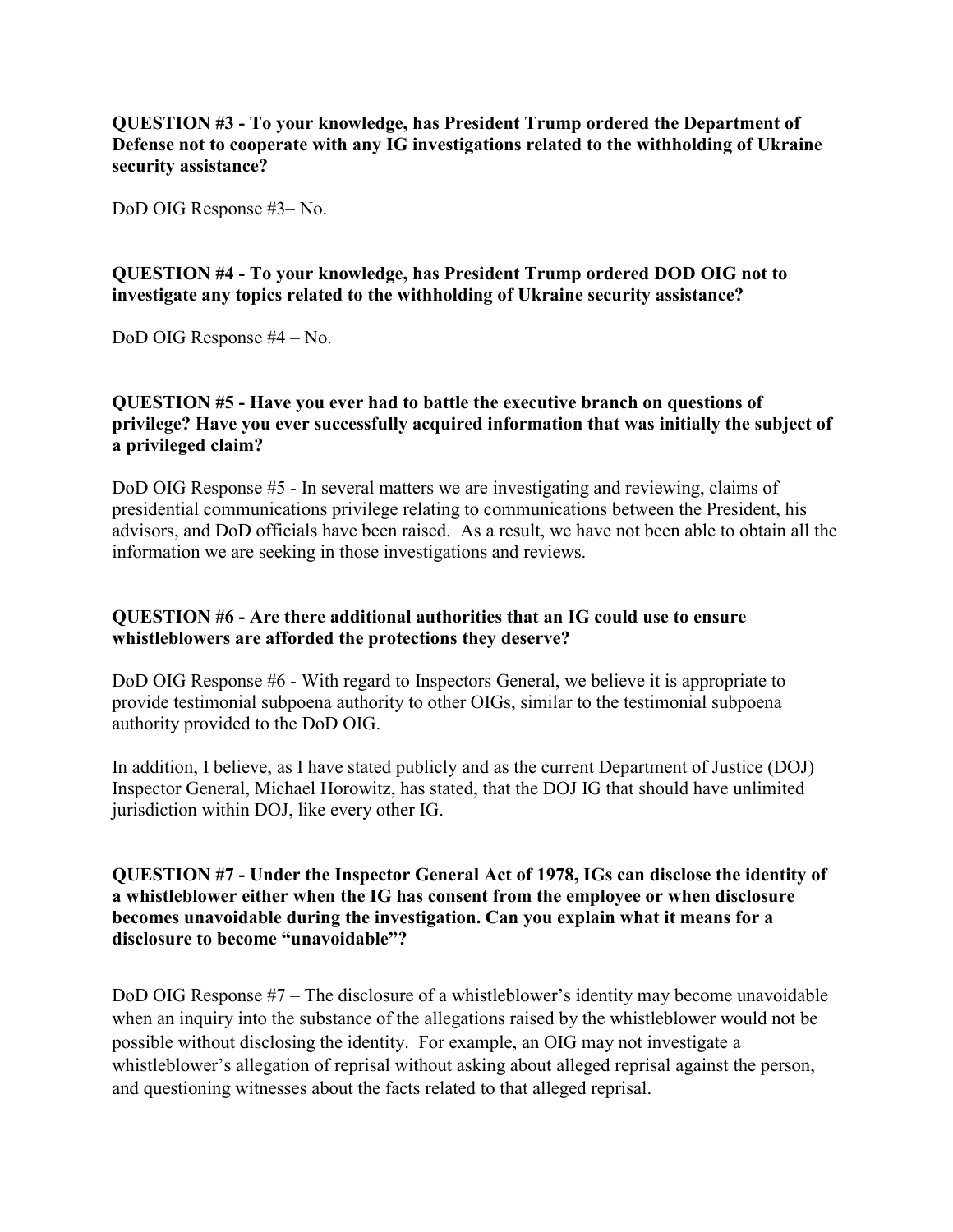In addition, sometimes the OIG is required to disclose threats to individuals and others that are included in alleged whistleblower allegations. For example, the OIG must disclose a whistleblower's, identity, even without the consent of the whistleblower, when the complaint includes a threat to harm to himself or others—such as the complaint that included a threat by the whistleblower to blow up the Pentagon.

Another example of unavoidable disclosure is when a court orders an OIG to make such a disclosure.

# **QUESTION #8 - Do you find anonymous whistleblower claims helpful?**

DoD OIG Response #8 – Yes.

When individuals provide information to the DoD Hotline, they may do so anonymously and not disclose their identity or provide personally identifiable information.

For those individuals who choose to identify themselves, they may either not consent to the DoD Hotline sharing their name and contact information outside of the DoD Hotline, thereby remaining confidential, or they may give consent for their contact information to be shared on a need-to-know-basis. An example of a need to know would be if the investigators to whom the Hotline assigns the case needed to contact a complainant for additional information to pursue the allegation.

Anonymous and confidential complaints are helpful, particularly when they are fact-based and provide corroborating details, or ways to corroborate their disclosures.

For example, in fiscal year 2019, of the cases that the DoD Hotline referred for investigation, inquiry, or audit that resulted in substantiated findings, 49 percent were submitted by known, nonconfidential complainants, 5 percent were submitted by complainants who were known but wanted to remain confidential, and 46 percent were filed anonymously.

Enclosure: As stated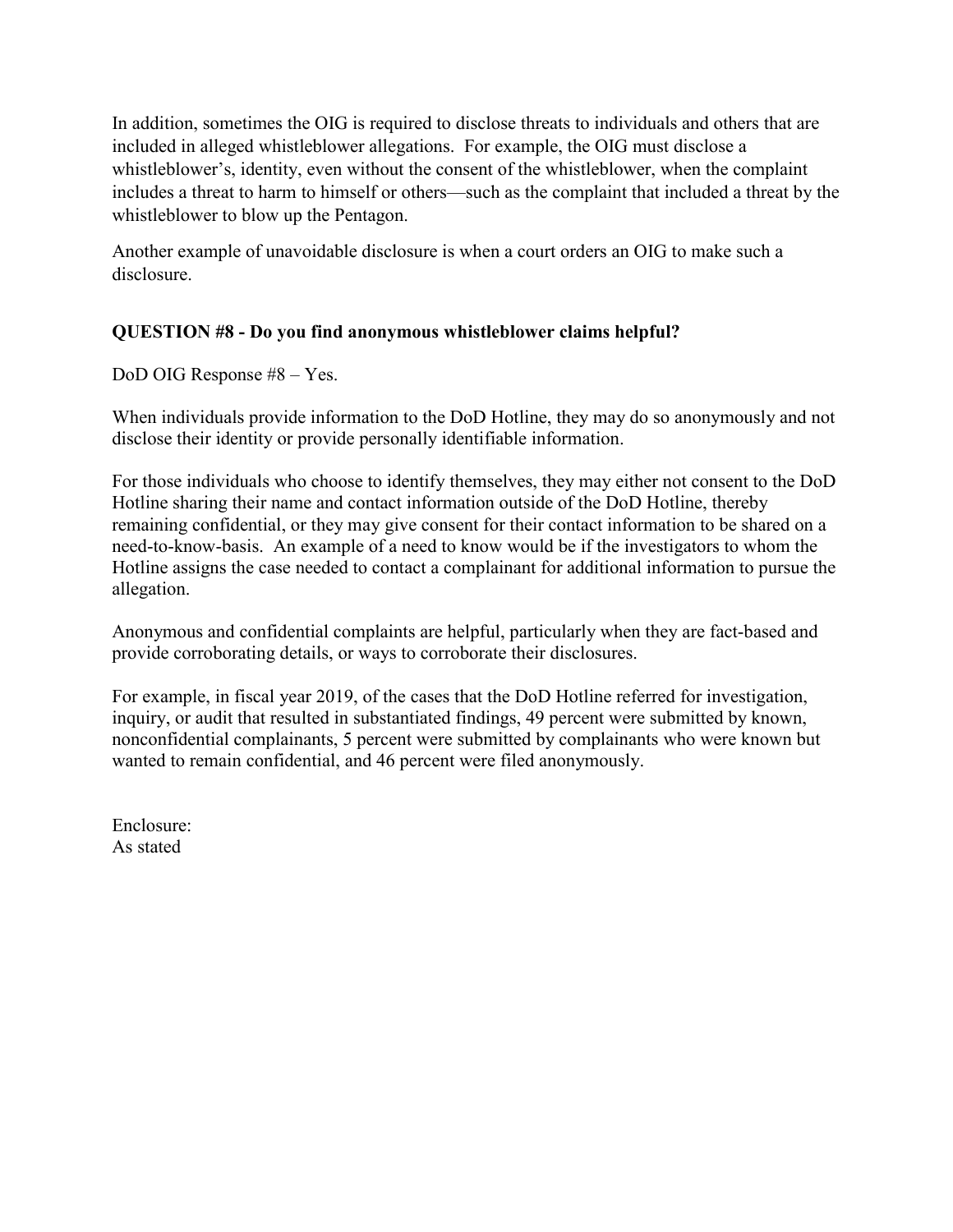

**INSPECTOR GENERAL DEPARTMENT OF DEFENSE** 4800 MARK CENTER DRIVE ALEXANDRIA, VIRGINIA 22350-1500

July 8, 2019

### MEMORANDUM FOR DISTRIBUTION

## SUBJECT: Evaluation of DoD Enhanced End-Use Monitoring for Equipment Transferred to the Government of Ukraine (Project No. D2019-DEVOPB-0169.000)

We plan to begin this evaluation in July 2019. Our objective is to determine whether the DoD's transfer to the Government of Ukraine military equipment requiring enhanced end-use monitoring (EEUM), such as Javelin missiles, Javelin Command Launch Units, night vision devices, or any other EEUM item, is in accordance with law and DoD guidance. In addition, we will determine whether Ukraine's security and accountability of the EEUM military equipment meet the criteria prescribed by law and regulation. We will consider suggestions from management on additional or revised objectives.

We will perform the evaluation at selected stakeholder and Ukrainian facilities. We may identify additional locations during the evaluation.

Please provide us with a point of contact for the evaluation within 5 days of the date of this memorandum. The point of contact must be a Government employee—a GS-15, pay band equivalent, or the military equivalent. Send the contact's name, title, grade/pay band, phone number, and e-mail address to

You may obtain information about the Department of Defense Office of Inspector General from DoD Directive 5106.01, "Inspector General of the Department of Defense," August 19, 2014, and DoD Instruction 7050.03, "Access to Records and Information by the Inspector General, Department of Defense," March 22, 2013. Our website is www.dodig.mil.

If you have any questions, please contact

Cardy R. Harry

Carolyn R. Hantz **Assistant Inspector General for** Program Evaluations, Combatant Commands, and Overseas Contingency Operations